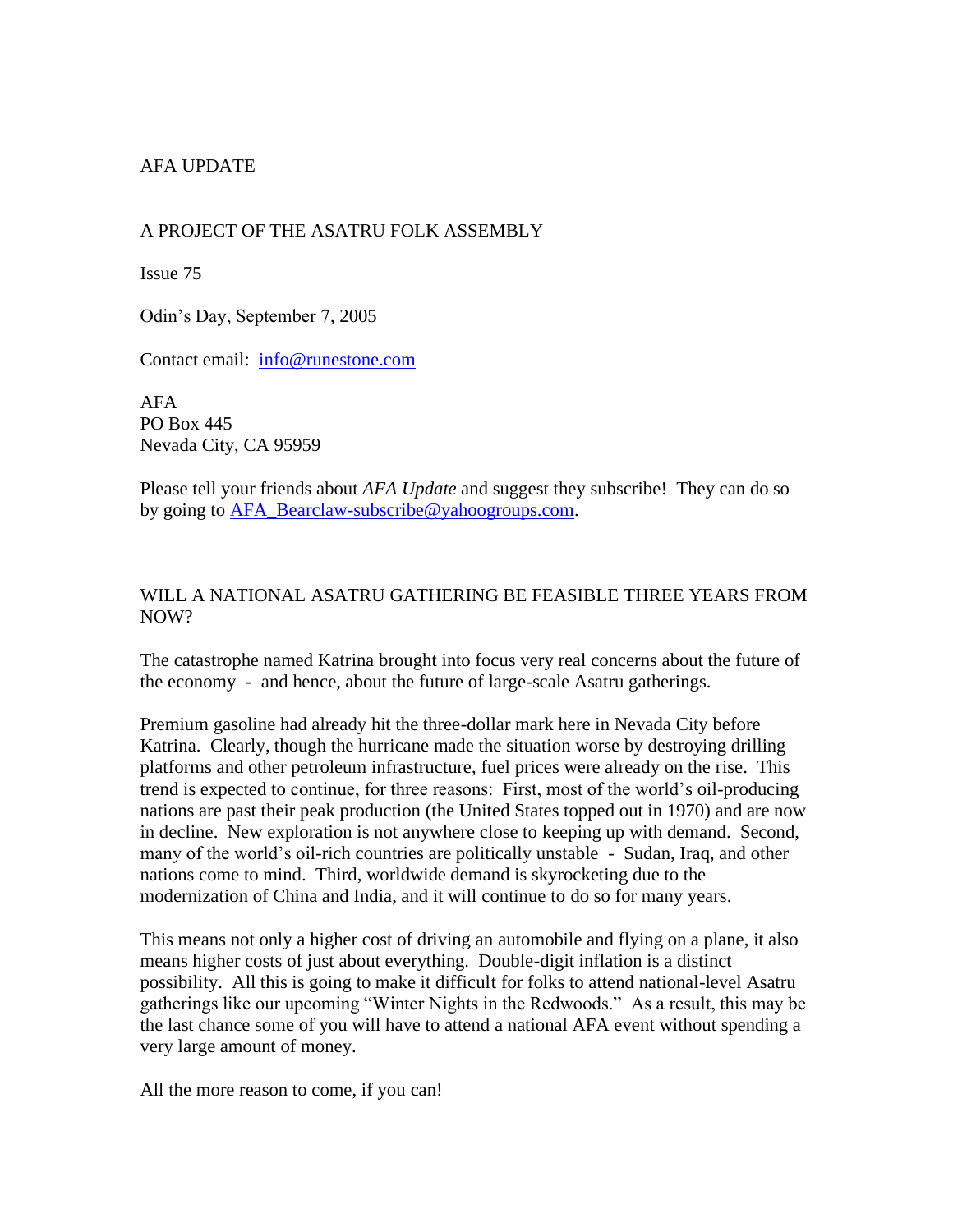But there is another message here for us: The AFA must adapt. If it becomes impractical for most of us to attend national gatherings, we will need to rely on regional events instead.

All of these are things we will need to discuss in the coming weeks and months.

"Winter Nights in the Redwoods" is open to all AFA members and supporters. Contact us at [info@runestone.org](mailto:info@runestone.org) for more information!

### SOME BIG ISSUES SET FOR WINTER NIGHTS DISCUSSION

The Winter Nights event was ambitious from the start, as the first major AFA event in six years. Rising prices and a worsening economy, as mentioned above, have convinced us to make some alterations to the agenda.

The leadership session is still vital for the future evolution of the AFA, and so is the "Fundamentals of Asatru" course. In addition, however, we will incorporate material on some or all of the following topics:

…Decentralized, yet coordinated and consistent, organization for the AFA

…Increasing the sense of bonding and mutual support of AFA members

…Building an AFA that is a rich and flexible mix of individual Asatruar, those operating at a kindred level, those practicing extensive networking, and others opting for an actual intentional community

…Ways to help ourselves and each other if the economy becomes much worse

This is NOT to say that if you are not at Winter Nights, you will have no voice in these weighty matters. Your input as a member of the AFA is always welcome and will be considered. Nevertheless, if these issues are important to you and you feel you have a lot to contribute, you'll want to be with us in the redwoods.

Balancing these hard-headed and practical matters, it is important to me that we cultivate the spiritual…providing each of us at Winter Nights with a milieu conducive to a deepened sense of contact with, and experience of, the holy. Ultimately, it is with this spiritual power that we will change the world!

# CAN'T COME TO WINTER NIGHTS, BUT WANT TO SHOW YOUR SUPPORT?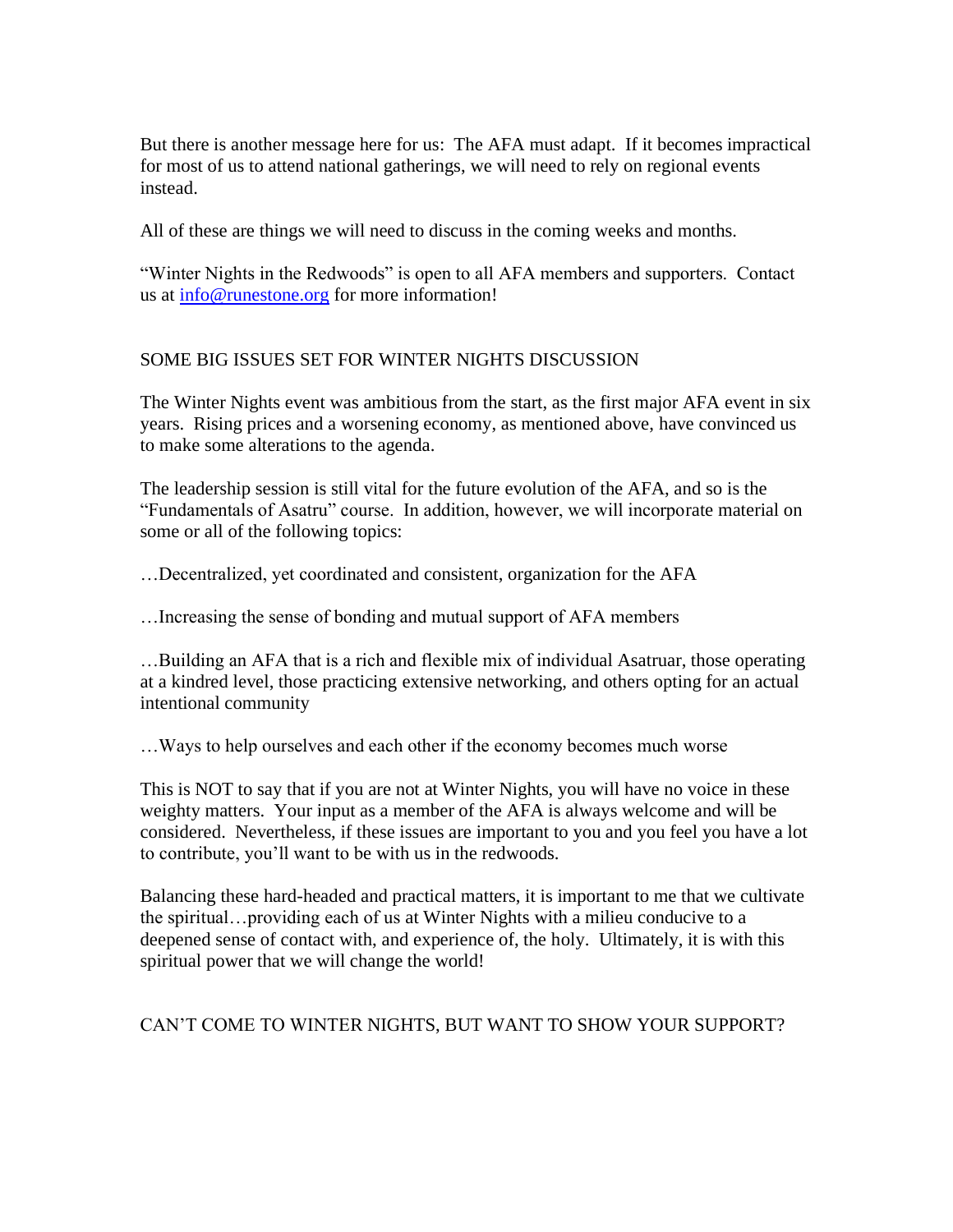Some of you, despite the best of intentions, just can't make it to Winter Nights. As a 501 c (3) nonprofit organization, the AFA can accept your donation and you can write it off your taxes, assuming you itemize.

Gifts of items for the raffle/auction are also gratefully accepted!

# RELIEF EFFORT FOR HURRICANE KATRINA

Some of you may be hesitant to send hurricane relief through the usual organizations. Luckily, there are various projects underway that are sponsored by, and generally aimed at, those of us who follow the Way of our ancestors.

One of the best is Tee Wodening's endeavor, the Frige Fund. Tee can be contacted at [FiberHall@yahoogroups.com.](mailto:FiberHall@yahoogroups.com) In her words, "The Frige fund is designed to help heathens in trouble and with Hurricane Katrina we have heathens in trouble…The fund currently can aid in rebuilding the lives of families from basic food, clothing to household goods and other needs…"

The Frige Fund seems well organized and effective, and you need have no doubt about the integrity of the good people running it.

## JAMES CHISHOLM'S TRANSLATION OF THE EDDAS: A "MUST HAVE!"

Some weeks ago AFA Update gave readers a heads-up on the impending publication of Jim Chisholm's volume, titled simply The Eddas. Our copy arrived as promised, and to put it mildly we are not disappointed!

This is the only translation of our "primary source" material done with the assumption that the reader will use the text for religious purposes and/or personal evolution. That alone makes it a "must have," but other features - like having the Old Icelandic and the English translation printed on facing pages for easy reference - make it even more valuable.

Jim's opus also comes with extensive notes and valuable extra chapters on how to use the text for spiritual, or magical, growth.

I am particularly pleased that the book is durably and beautifully bound, capable of being passed down the generations as a family heirloom! I want it in my family for a long time.

Sure, you can find the text online and download it for "free" - using up a load of paper and toner. But all you'll have is an awkward, unsightly pile. My recommendation is this: Buy it like I did, from Illuminati Books [\(www.illuminatibooks.net\)](http://www.illuminatibooks.net/). You won't regret it.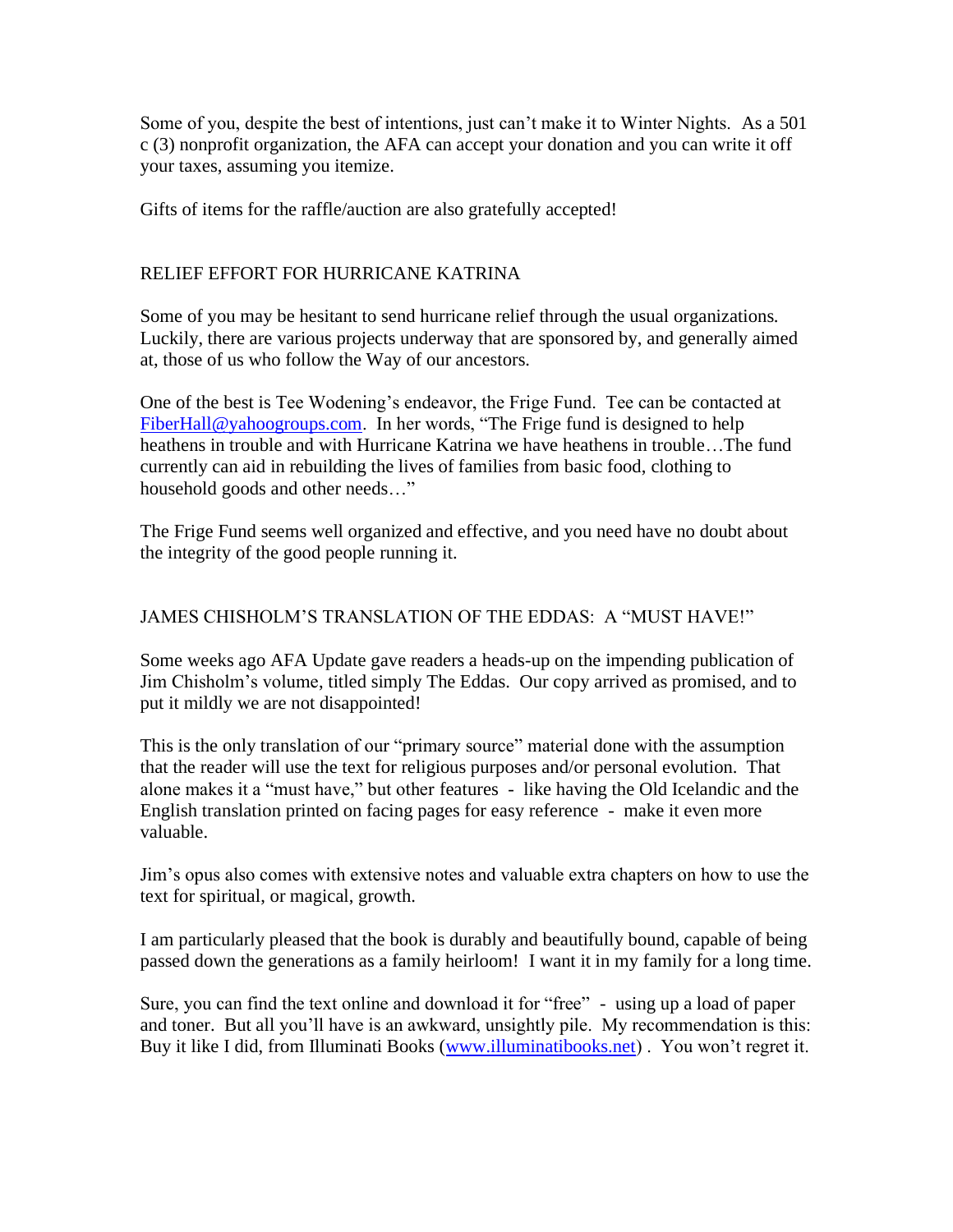## CHOICE LINKS

#### Environment:

…Some great apes - chimps, orangutans, gorillas - could be extinct within one human generation. <http://rense.com/general67/apes.htm>

...Ireland: Grass hailed as a source of clean energy <http://www.planetark.com/dailynewsstory.cfm/newsid/32386/story.htm>

#### Peoples:

…Pigments make redheads more prone to skin cancer. <http://www.forbes.com/lifestyle/health/feeds/hscout/2005/08/29/hscout527664.html>

…"Kill the whiteness inside": Self-hatred as a lifestyle <http://www.forbes.com/lifestyle/health/feeds/hscout/2005/08/29/hscout527664.html>

### Archeology:

…Who shared the grave of Denmark's last Viking king? [http://news.webindia123.com/news/showdetails.asp?id=112827&n\\_date=20050903&cat](http://news.webindia123.com/news/showdetails.asp?id=112827&n_date=20050903&cat=World) [=World](http://news.webindia123.com/news/showdetails.asp?id=112827&n_date=20050903&cat=World)

…Norwegian boy's playthings turn out to be a Viking hoard! <http://www.guardian.co.uk/international/story/0,3604,1561192,00.html>

### PETITIONS DELIVERED FOR THE NORWEGIAN WOLVES

Kimberley Remen, leader of the AFA's project to save the endangered Norwegian wolves, recently delivered two thick packages containing more than 2,500 petitions to the Prime Minister and the Minister of the Environment. The petitions (which you can sign at<http://www.thepetitionsite.com/takeaction/399085910> ) urge the government of Norway to "protect these few remaining wolves and to allow a viable population to develop within carefully monitored wolf sanctuaries in Norway's national parks."

Kimberley has plenty of other plans, to include a "Walk for the Wolves" next August  $9<sup>th</sup>$ at multiple locations around the world. She can use some help on this endeavor!

Please drop her a line at **[Kimberley@troi.ws](mailto:Kimberley@troi.ws)** to find out what you can do to help.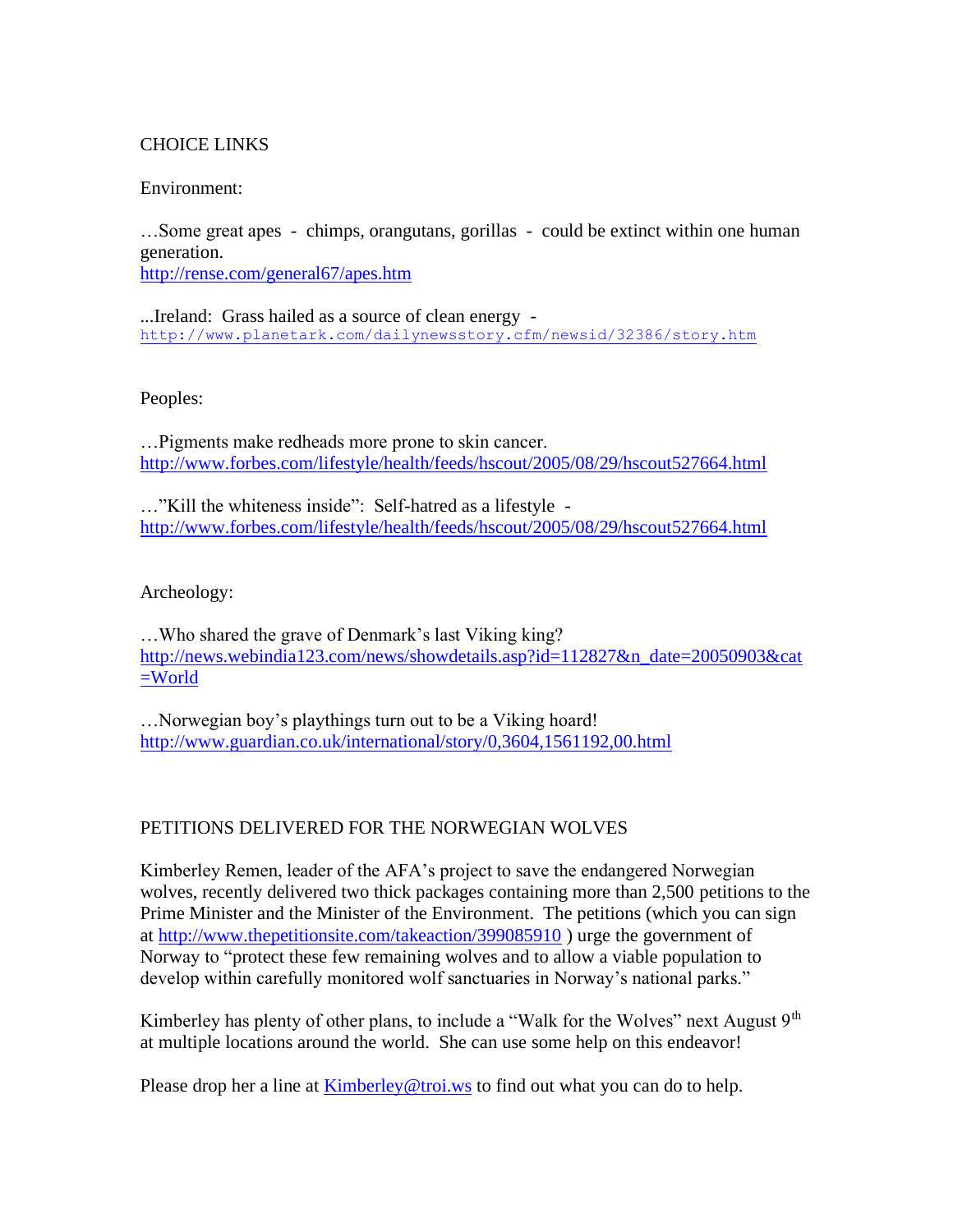In addition, please visit our Yahoo group,

[http://groups.yahoo.com/group/norwegian\\_wolf/](http://groups.yahoo.com/group/norwegian_wolf/) for updates on the wolf project as well as photos, various files, and other resources.

# LORE CLASSES

The AFA sponsors twice-monthly classes on Eddic lore in the Sacramento area. Anyone interested in attending can contact us at [info@runestone.org.](mailto:info@runestone.org)

# AFA MEMBERSHIP

The AFA can accomplish its ambitious purposes only if it has the support of a lot of enthusiastic people. In short, we need you as a member!

You can find an application form on our web site at [http://www.runestone.org](http://www.runestone.org/) or you can contact us at [info@runestone.org.](mailto:info@runestone.org)

# ODIN LIVES!

The groundbreaking radio program Odin Lives! is broadcast every Thursday night at 8 PM Eastern Time on a frequency of 7.415 MHz. This broadcast is repeated the next Tuesday morning at 12:15 AM on the same frequency. You can learn more by going to their web site at [http://www.odinlives.org.](http://www.odinlives.org/)

# IMPORTANT DATES

September 9 - Day of Remembrance for Herman of the Cherusci. Herman learned the art of war under the Romans, then deserted the Imperial eagles to lead his tribe in revolt against the Mediterranean intruders. In the fall of the year 9 CE, he annihilated three legions in the Teutobergerwald, a victory which saved Germania from Roman occupation. Plant an oak tree, eat in a German restaurant, and remember Herman with a glass of fine beer from the Fatherland.

September 22 - Winter Finding. Now, at the fall equinox, is the time when day and night are of equal length. This is a harvest festival, and you can celebrate it with a mean at which you give thanks to the Gods for the powers of the soil. Raise a horn of your favorite drink to our two deities connected with fertility and prosperity - Freya, and her brother Frey.

October 8 - Day of Remembrance for Erik the Red. Erik was the stouthearted father of Leif Erikson, and a dedicated follower of Thor. Hot-headed and clever,